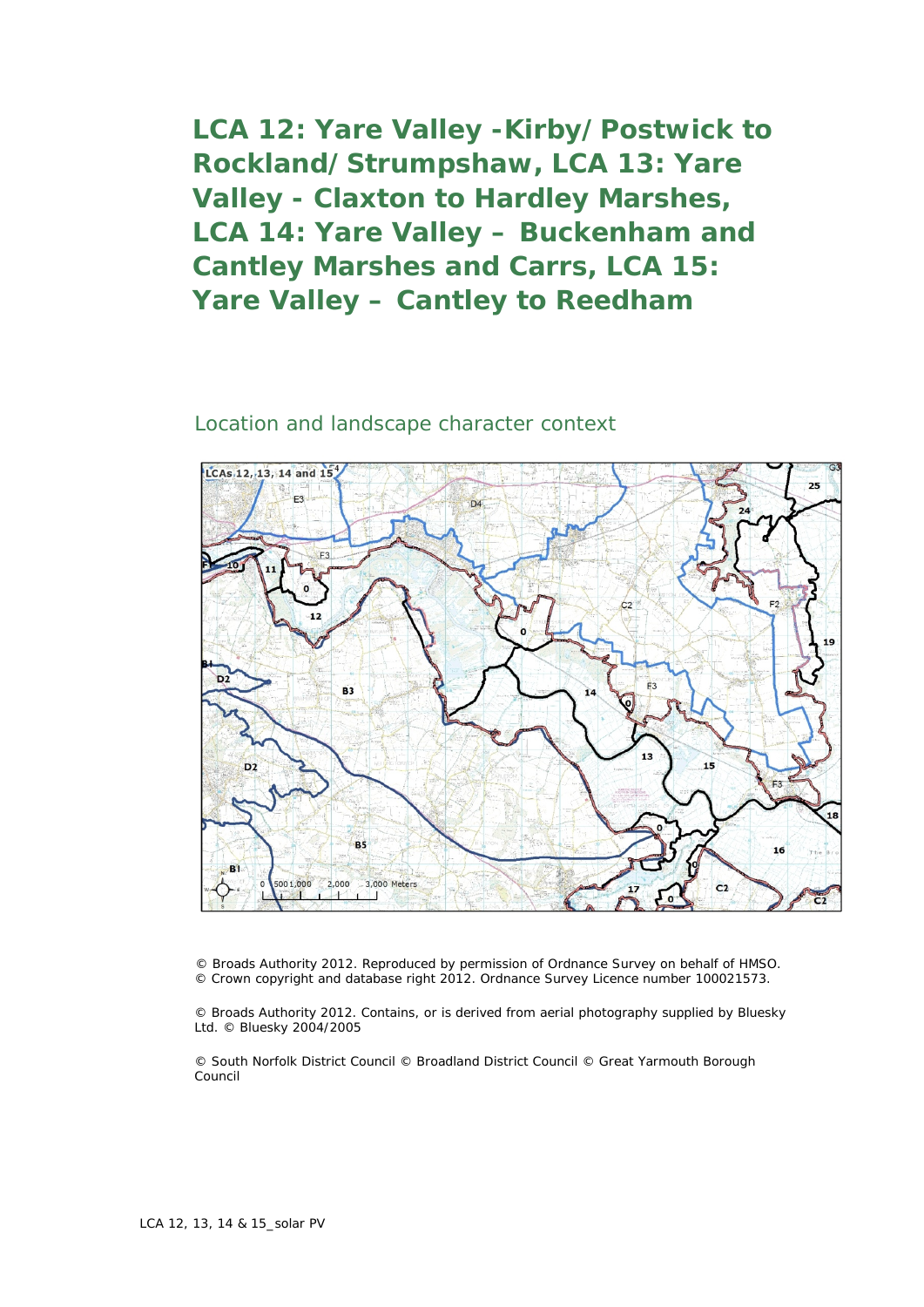## *Landscape Sensitivity Assessment for Solar PV Development*

| Criteria                                            | <b>Lower sensitivity</b>                                                                                                                                                                                                                                                                                                                                                                                                                                                                                                                                                                                                                                                                                                                                                                                                                                                                                                                                                                         |  |  |  |  | <b>Higher sensitivity</b> |  |  |  |  |
|-----------------------------------------------------|--------------------------------------------------------------------------------------------------------------------------------------------------------------------------------------------------------------------------------------------------------------------------------------------------------------------------------------------------------------------------------------------------------------------------------------------------------------------------------------------------------------------------------------------------------------------------------------------------------------------------------------------------------------------------------------------------------------------------------------------------------------------------------------------------------------------------------------------------------------------------------------------------------------------------------------------------------------------------------------------------|--|--|--|--|---------------------------|--|--|--|--|
|                                                     |                                                                                                                                                                                                                                                                                                                                                                                                                                                                                                                                                                                                                                                                                                                                                                                                                                                                                                                                                                                                  |  |  |  |  |                           |  |  |  |  |
| 1. Scenic and<br>special qualities                  | Special qualities sensitive to solar PV and which are represented in these<br>areas are as follows - wide open landscapes, big skies and sense of space<br>represented in area 13. This and the associated sense of tranquillity are<br>also represented in area 14 and 15. The habitat diversity in area 12 is<br>indicative of an intricate landscape mosaic which would be sensitive to solar<br>PV development footprint. All of the special qualities set out above would<br>be vulnerable to the introduction of solar PV - high sensitivity.                                                                                                                                                                                                                                                                                                                                                                                                                                              |  |  |  |  |                           |  |  |  |  |
| 2.Sense of<br>openness /<br>enclosure               | Much of area 12 is of an enclosed, wooded character, although local<br>contrast is created by the wide flat valley floor around Postwick Marsh and<br>Strumpshaw Fen. The sense of enclosed areas would be less sensitive to<br>solar PV, due to the potential to assimilate such development. Other areas<br>where a more open character persists would have higher sensitivity e.g.<br>area 13 and 14, although this also has localised enclosure and finer grain<br>landscape scale - Langley Staithe. Within area 15, the sense of enclosure<br>created by valley sides and carr woodlands decreases sensitivity to solar PV<br>in these terms. Taking all of the above into account, sensitivity to solar PV<br>in terms of enclosure and scale is judged moderate-high.                                                                                                                                                                                                                    |  |  |  |  |                           |  |  |  |  |
|                                                     |                                                                                                                                                                                                                                                                                                                                                                                                                                                                                                                                                                                                                                                                                                                                                                                                                                                                                                                                                                                                  |  |  |  |  |                           |  |  |  |  |
| 3.Landscape and<br>land cover<br>pattern and scale  | Many of the areas in this grouping exhibit a varied landscape mosaic and<br>landcover pattern which would be sensitive to solar PV due to the potential<br>effect they would have on the cohesiveness of such landscape patterns. For<br>example, the network of dykes and rectilinear grazing interspersed with carr<br>woodland blocks and fens in area 12, the wetland vegetation and contrast<br>created by carr woodland in the arable landscape of area 13 and carr<br>woodlands and water bodies in area 14. A more discontinuous and<br>disjointed landscape pattern characterises part of area 15 - industrial uses<br>associated with the Cantley Factory and associated settling basins. These<br>would locally reduce the landscape sensitivity of this area, in these terms,<br>to moderate-high, although the presence of human scale influences such as<br>sailing boats, would be sensitive. Given all of the above, sensitivity of the<br>whole area group to turbines is high. |  |  |  |  |                           |  |  |  |  |
|                                                     |                                                                                                                                                                                                                                                                                                                                                                                                                                                                                                                                                                                                                                                                                                                                                                                                                                                                                                                                                                                                  |  |  |  |  |                           |  |  |  |  |
| 4. Perception and<br>experience of the<br>landscape | Many parts of the areas which make up this group are of tranquil rural<br>character which would be sensitive to solar PV. Aspects which would locally<br>reduce sensitivity are transport corridors and communications routes in the<br>western part of area 12 and settlement edge influences such as the Cantley<br>Sugar Beet Factory, the presence of which influences areas 13, 14 and 15.<br>Considering the above, the area group has a moderate-high landscape<br>sensitivity to solar PV in perceptual terms.                                                                                                                                                                                                                                                                                                                                                                                                                                                                           |  |  |  |  |                           |  |  |  |  |
|                                                     |                                                                                                                                                                                                                                                                                                                                                                                                                                                                                                                                                                                                                                                                                                                                                                                                                                                                                                                                                                                                  |  |  |  |  |                           |  |  |  |  |
| 5.Historic<br>landscape<br>character                | Aspects of historic landscape character in these areas which would be<br>sensitive to solar PV development include the wind pumps/drainage mills<br>and aspects of the historic functional landscape such as the historic staithes<br>in area 13, plus intact areas of rectilinear dyke patterns as in areas 14 and<br>15. Such aspects would be sensitive due to the effect that solar PV<br>footprints could have on the on the coherence of these historic landscape<br>features.                                                                                                                                                                                                                                                                                                                                                                                                                                                                                                             |  |  |  |  |                           |  |  |  |  |
| 6. Visual<br>sensitivities and<br>intervisibility   |                                                                                                                                                                                                                                                                                                                                                                                                                                                                                                                                                                                                                                                                                                                                                                                                                                                                                                                                                                                                  |  |  |  |  |                           |  |  |  |  |
|                                                     | The presence of carr woodlands in a number of these areas would provide<br>visual containment although areas of more open marshes with higher levels<br>of intervisibility would have greater sensitivity to solar PV in visual terms,                                                                                                                                                                                                                                                                                                                                                                                                                                                                                                                                                                                                                                                                                                                                                           |  |  |  |  |                           |  |  |  |  |